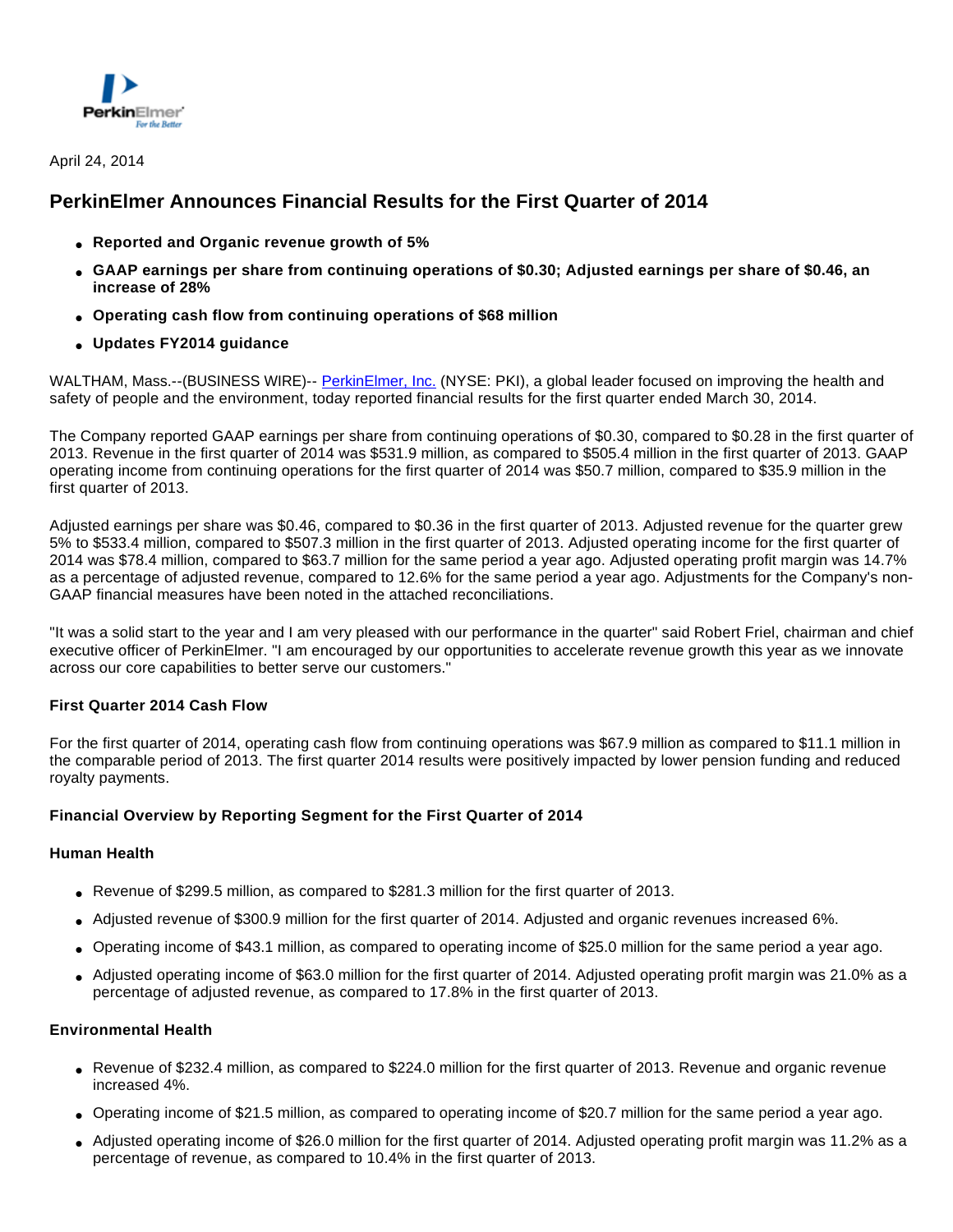#### **Financial Guidance - Updated Full Year 2014**

For the full year 2014, the Company now forecasts GAAP earnings per share from continuing operations in the range of \$1.91 to \$1.95. On a non-GAAP basis, which is expected to include the adjustments noted in the attached reconciliation, the Company is raising its forecast for adjusted earnings per share from the range of \$2.40 to \$2.45 to the range of \$2.42 to \$2.46.

### **Conference Call Information**

The Company will discuss its first quarter results and its outlook for business trends in a conference call on April 24, 2014 at 5:00 p.m. Eastern Time (ET). To access the call, please dial (857) 244-7305 prior to the scheduled conference call time and provide the access code 53089484. A playback of this conference call will be available beginning 9:00 p.m. ET, Thursday, April 24, 2014. The playback phone number is (617) 801-6888 and the code number is 71456394.

A live audio webcast of the call will be available on the [Investor](http://cts.businesswire.com/ct/CT?id=smartlink&url=http%3A%2F%2Fwww.perkinelmer.com%2Fourcompany%2Finvestors%2Fdefault.xhtml&esheet=50847412&newsitemid=20140424006605&lan=en-US&anchor=Investor&index=2&md5=6368b1df62b120e909e0d0d3d7582dd6) section of the Company's Web site, [www.perkinelmer.com.](http://cts.businesswire.com/ct/CT?id=smartlink&url=http%3A%2F%2Fwww.perkinelmer.com&esheet=50847412&newsitemid=20140424006605&lan=en-US&anchor=www.perkinelmer.com&index=3&md5=bd3a0e3722386ed17d029d5515bfd4f7) Please go to the site at least 15 minutes prior to the call in order to register, download, and install any necessary software. An archived version of the webcast will be posted on the Company's Web site for a two week period beginning approximately two hours after the call.

### **Use of Non-GAAP Financial Measures**

In addition to financial measures prepared in accordance with generally accepted accounting principles (GAAP), this earnings announcement also contains non-GAAP financial measures. The reasons that we use these measures, a reconciliation of these measures to the most directly comparable GAAP measures, and other information relating to these measures are included below following our GAAP financial statements.

### **Factors Affecting Future Performance**

This press release contains "forward-looking" statements within the meaning of the Private Securities Litigation Reform Act of 1995, including, but not limited to, statements relating to estimates and projections of future earnings per share, cash flow and revenue growth and other financial results, developments relating to our customers and end-markets, and plans concerning business development opportunities and divestitures. Words such as "believes," "intends," "anticipates," "plans," "expects," "projects," "forecasts," "will" and similar expressions, and references to guidance, are intended to identify forward-looking statements. Such statements are based on management's current assumptions and expectations and no assurances can be given that our assumptions or expectations will prove to be correct. A number of important risk factors could cause actual results to differ materially from the results described, implied or projected in any forward-looking statements. These factors include, without limitation: (1) markets into which we sell our products declining or not growing as anticipated; (2) fluctuations in the global economic and political environments; (3) our failure to introduce new products in a timely manner; (4) our ability to execute acquisitions and license technologies, or to successfully integrate acquired businesses and licensed technologies into our existing business or to make them profitable, or successfully divest businesses; (5) our failure to adequately protect our intellectual property; (6) the loss of any of our licenses or licensed rights; (7) our ability to compete effectively; (8) fluctuation in our quarterly operating results and our ability to adjust our operations to address unexpected changes; (9) significant disruption in third-party package delivery and import/export services or significant increases in prices for those services; (10) disruptions in the supply of raw materials and supplies; (11) the manufacture and sale of products exposing us to product liability claims; (12) our failure to maintain compliance with applicable government regulations; (13) regulatory changes; (14) our failure to comply with healthcare industry regulations; (15) economic, political and other risks associated with foreign operations; (16) our ability to retain key personnel; (17) significant disruption in our information technology systems; (18) our ability to obtain future financing; (19) restrictions in our credit agreements; (20) our ability to realize the full value of our intangible assets; (21) significant fluctuations in our stock price; (22) reduction or elimination of dividends on our common stock; and (23) other factors which we describe under the caption "Risk Factors" in our most recent annual report on Form 10- K and in our other filings with the Securities and Exchange Commission. We disclaim any intention or obligation to update any forward-looking statements as a result of developments occurring after the date of this press release.

## **About PerkinElmer**

PerkinElmer, Inc. is a global leader focused on improving the health and safety of people and the environment. The Company reported revenue of approximately \$2.2 billion in 2013, has about 7,600 employees serving customers in more than 150 countries, and is a component of the S&P 500 Index. Additional information is available through 1-877-PKI-NYSE, or at [www.perkinelmer.com.](http://cts.businesswire.com/ct/CT?id=smartlink&url=http%3A%2F%2Fwww.perkinelmer.com&esheet=50847412&newsitemid=20140424006605&lan=en-US&anchor=www.perkinelmer.com&index=4&md5=afbabfa1c9daebc4b11e43597e03c1fc)

> **PerkinElmer, Inc. and Subsidiaries CONSOLIDATED INCOME STATEMENTS**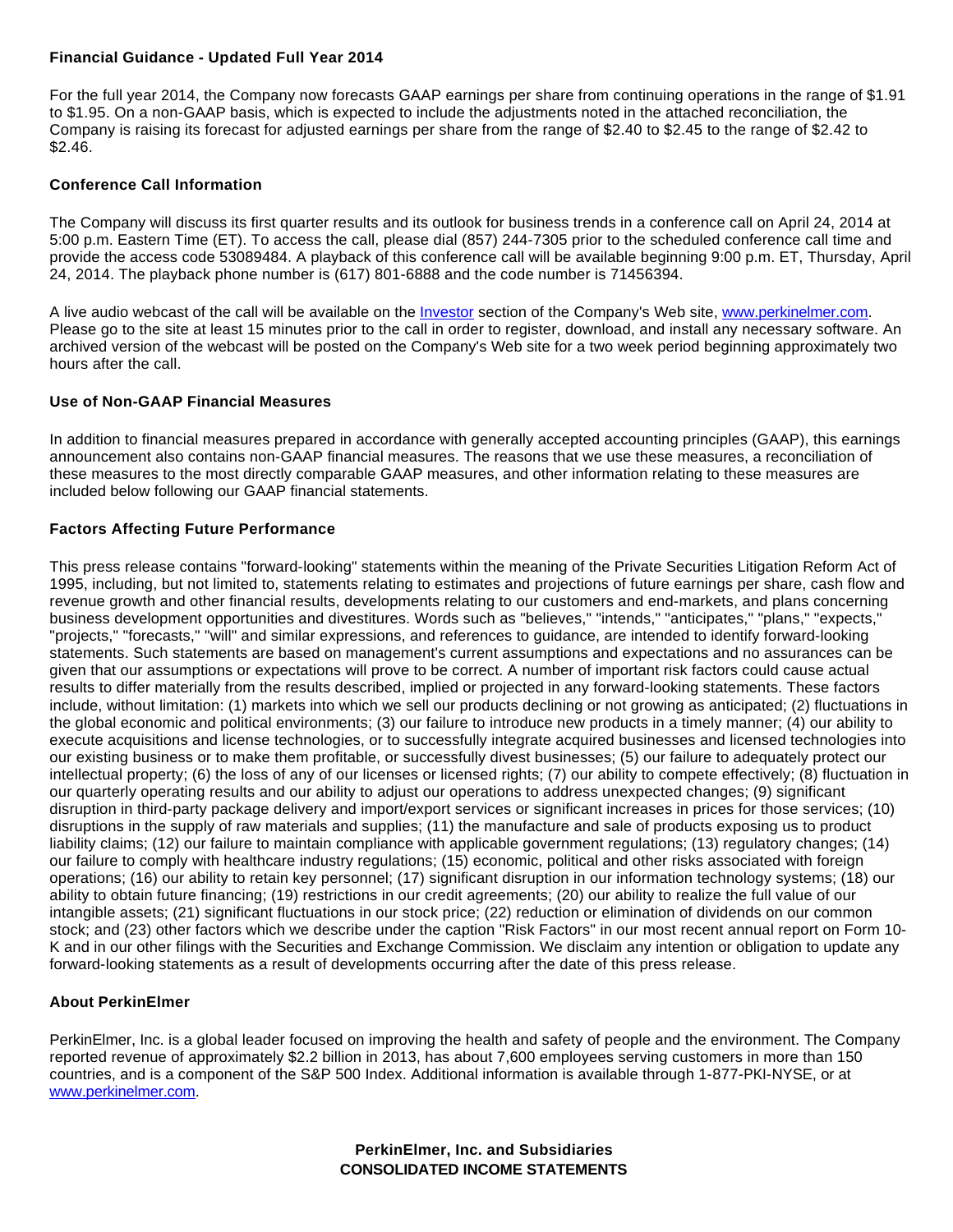|                                                                                          | <b>Three Months Ended</b> |                |                |          |  |
|------------------------------------------------------------------------------------------|---------------------------|----------------|----------------|----------|--|
| (In thousands, except per share data)                                                    |                           | March 30, 2014 | March 31, 2013 |          |  |
|                                                                                          |                           |                |                |          |  |
| Revenue                                                                                  | \$                        | 531,904        | $\frac{1}{2}$  | 505,378  |  |
| Cost of revenue                                                                          |                           | 296,384        |                | 280,493  |  |
| Selling, general and administrative expenses                                             |                           | 153,204        |                | 151,497  |  |
| Research and development expenses                                                        |                           | 29,449         |                | 34,177   |  |
| Restructuring and contract termination charges, net                                      |                           | 2,135          |                | 3,310    |  |
| Operating income from continuing operations                                              |                           | 50,732         |                | 35,901   |  |
| Interest income                                                                          |                           | (94)           |                | (105)    |  |
| Interest expense                                                                         |                           | 9,219          |                | 11,693   |  |
| Other expense, net                                                                       |                           | 2,164          |                | 452      |  |
| Income from continuing operations before income taxes                                    |                           | 39,443         |                | 23,861   |  |
| Provision for (benefit from) income taxes                                                |                           | 5,124          |                | (8, 428) |  |
| Income from continuing operations                                                        |                           | 34,319         |                | 32,289   |  |
| Loss on disposition of discontinued operations, before income taxes                      |                           | (72)           |                | (92)     |  |
| Provision for (benefit from) income taxes on discontinued operations and<br>dispositions |                           | 23             |                | (19)     |  |
| Loss from discontinued operations and dispositions                                       |                           | (95)           |                | (73)     |  |
| <b>Net income</b>                                                                        | \$                        | 34,224         | \$             | 32,216   |  |
| Diluted earnings per share:                                                              |                           |                |                |          |  |
| Income from continuing operations                                                        | \$                        | 0.30           | \$             | 0.28     |  |
| Loss from discontinued operations and dispositions                                       |                           | (0.00)         |                | (0.00)   |  |
| Net income                                                                               | \$                        | 0.30           | \$             | 0.28     |  |
| Weighted average diluted shares of common stock outstanding                              |                           | 113,777        |                | 114,716  |  |
| ABOVE PREPARED IN ACCORDANCE WITH GAAP                                                   |                           |                |                |          |  |
|                                                                                          |                           |                |                |          |  |
| Additional Supplemental Information (1):<br>(per share, continuing operations)           |                           |                |                |          |  |

| GAAP EPS from continuing operations                                 | 0.30 | S | 0.28   |
|---------------------------------------------------------------------|------|---|--------|
| Amortization of intangible assets, net of income taxes              | 0.12 |   | 0.13   |
| Purchase accounting adjustments, net of income taxes                | 0.01 |   | 0.01   |
| Significant litigation matter, net of income taxes                  | 0.02 |   |        |
| Significant tax credits                                             |      |   | (0.08) |
| Restructuring and contract termination charges, net of income taxes | 0.01 |   | 0.02   |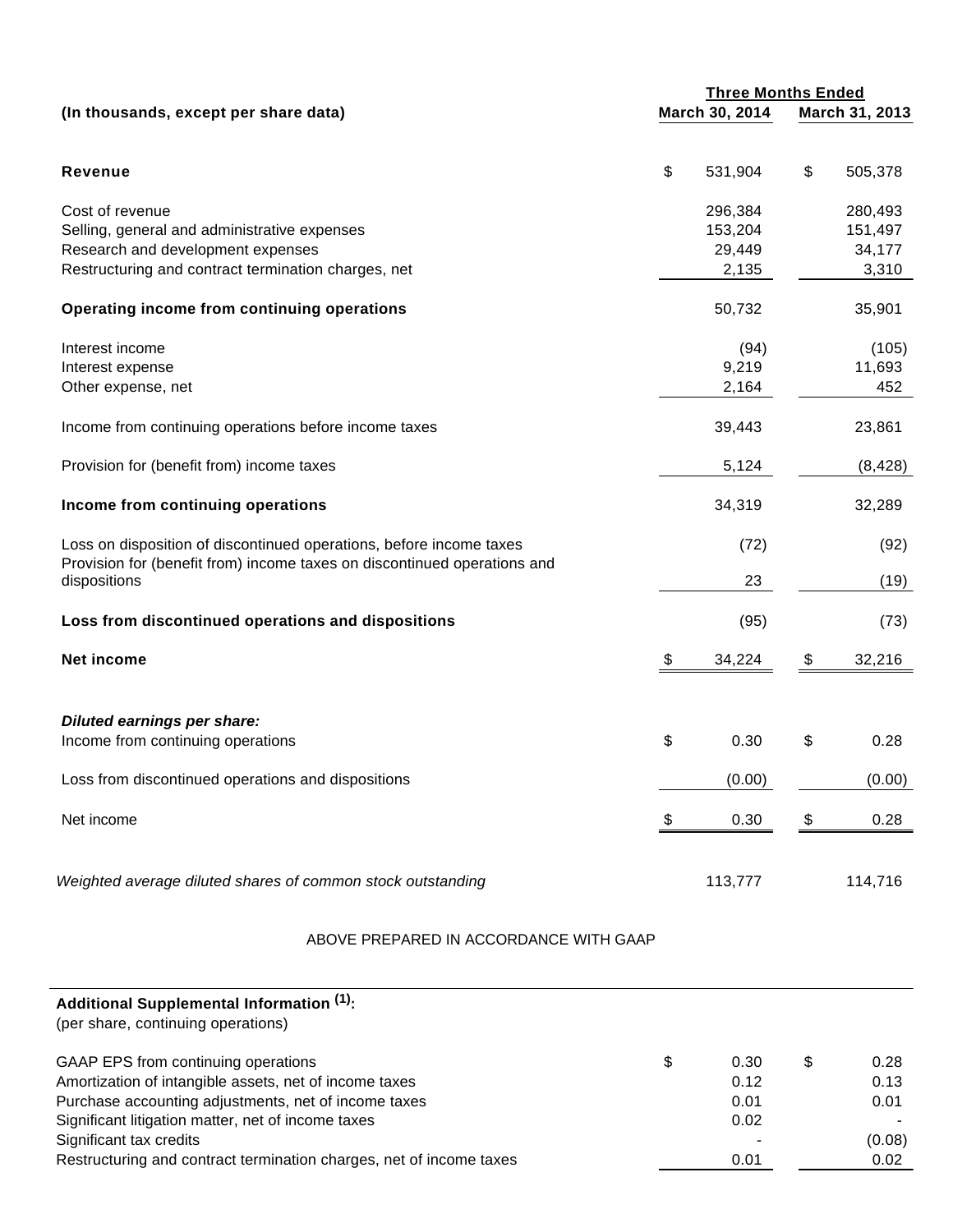**(1) amounts may not add due to rounding**

## **PerkinElmer, Inc. and Subsidiaries REVENUE AND OPERATING INCOME (LOSS)**

|                                    |                                                                      | <b>Three Months Ended</b> |                 |    |                 |
|------------------------------------|----------------------------------------------------------------------|---------------------------|-----------------|----|-----------------|
| (In thousands, except percentages) |                                                                      |                           | March 30, 2014  |    | March 31, 2013  |
| <b>Human Health</b>                | Reported revenue                                                     | \$                        | 299,483         | \$ | 281,329         |
|                                    | Purchase accounting adjustments                                      |                           | 1,452           |    | 1,932           |
|                                    | <b>Adjusted Revenue</b>                                              |                           | 300,935         |    | 283,261         |
|                                    |                                                                      |                           |                 |    |                 |
|                                    | Reported operating income from continued                             |                           |                 |    |                 |
|                                    | operations                                                           |                           | 43,060          |    | 25,020          |
|                                    | OP%                                                                  |                           | 14.4%           |    | 8.9%            |
|                                    | Amortization of intangible assets<br>Purchase accounting adjustments |                           | 17,929<br>1,538 |    | 20,026<br>1,980 |
|                                    | Acquisition-related costs                                            |                           | 29              |    | 22              |
|                                    | Restructuring and contract termination                               |                           |                 |    |                 |
|                                    | charges, net                                                         |                           | 490             |    | 3,238           |
|                                    | Adjusted operating income                                            |                           | 63,046          |    | 50,286          |
|                                    | Adjusted OP%                                                         |                           | 21.0%           |    | 17.8%           |
| <b>Environmental Health</b>        | Reported revenue                                                     |                           | 232,421         |    | 224,049         |
|                                    | Reported operating income from continued                             |                           |                 |    |                 |
|                                    | operations                                                           |                           | 21,499          |    | 20,728          |
|                                    | OP%                                                                  |                           | 9.3%            |    | 9.3%            |
|                                    | Amortization of intangible assets                                    |                           | 2,766           |    | 2,462           |
|                                    | Acquisition-related costs                                            |                           | 82              |    | 49              |
|                                    | Restructuring and contract termination                               |                           |                 |    |                 |
|                                    | charges, net                                                         |                           | 1,645           |    | 72              |
|                                    | Adjusted operating income                                            |                           | 25,992          |    | 23,311          |
|                                    | Adjusted OP%                                                         |                           | 11.2%           |    | 10.4%           |
| Corporate                          | Reported operating loss                                              |                           | (13, 827)       |    | (9, 847)        |
|                                    | Significant litigation matter                                        |                           | 3,227           |    |                 |
|                                    | Mark to market on postretirement benefits                            |                           | (54)            |    | (47)            |
|                                    | Adjusted operating loss                                              |                           | (10, 654)       |    | (9,894)         |
|                                    |                                                                      |                           |                 |    |                 |
| <b>Continuing Operations</b>       | Reported revenue                                                     | $\mathfrak{S}$            | 531,904         | \$ | 505,378         |
|                                    | Purchase accounting adjustments                                      |                           | 1,452           |    | 1,932           |
|                                    | <b>Adjusted Revenue</b>                                              |                           | 533,356         |    | 507,310         |
|                                    | Reported operating income from continued                             |                           |                 |    |                 |
|                                    | operations                                                           |                           | 50,732          |    | 35,901          |
|                                    | OP%                                                                  |                           | 9.5%            |    | 7.1%            |
|                                    | Amortization of intangible assets                                    |                           | 20,695          |    | 22,488          |
|                                    | Purchase accounting adjustments                                      |                           | 1,538           |    | 1,980           |
|                                    | Acquisition-related costs                                            |                           | 111             |    | 71              |
|                                    | Significant litigation matter                                        |                           | 3,227           |    |                 |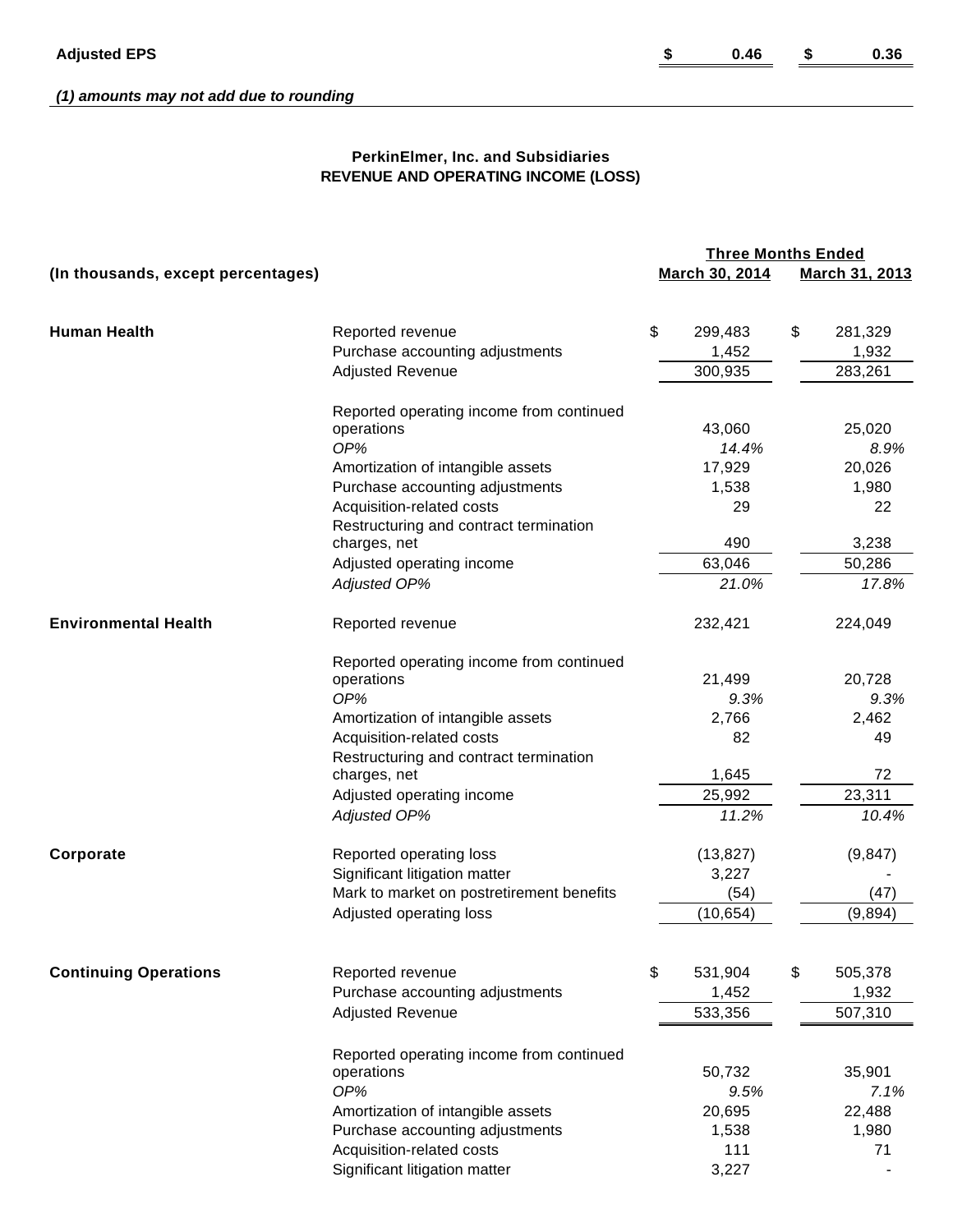| Mark to market on postretirement benefits | (54)   | (47)   |
|-------------------------------------------|--------|--------|
| Restructuring and contract termination    |        |        |
| charges, net                              | 2.135  | 3.310  |
| Adjusted operating income                 | 78.384 | 63.703 |
| <b>Adjusted OP%</b>                       | 14.7%  | 12.6%  |

# REPORTED REVENUE AND REPORTED OPERATING INCOME (LOSS) PREPARED IN ACCORDANCE WITH GAAP

## **PerkinElmer, Inc. and Subsidiaries CONSOLIDATED STATEMENTS OF CASH FLOWS**

|                                                                                               |             | <b>Three Months Ended</b> |
|-----------------------------------------------------------------------------------------------|-------------|---------------------------|
|                                                                                               | March 30,   | March 31,                 |
| (In thousands)                                                                                | <u>2014</u> | 2013                      |
| <b>Operating activities:</b>                                                                  |             |                           |
| Net income                                                                                    | \$34,224    | 32,216<br>\$              |
| Less: loss from discontinued operations and dispositions, net of income taxes                 | 95          | 73                        |
| Income from continuing operations                                                             | 34,319      | 32,289                    |
| Adjustments to reconcile income from continuing operations                                    |             |                           |
| to net cash provided by continuing operations:                                                |             |                           |
| Stock-based compensation                                                                      | 4,516       | 4,416                     |
| Restructuring and contract termination charges, net                                           | 2,135       | 3,310                     |
| Amortization of deferred debt issuance costs, interest rate hedges and accretion of discounts | 304         | 813                       |
| Depreciation and amortization                                                                 | 29,443      | 30,571                    |
| Amortization of acquired inventory revaluation                                                |             | 129                       |
| Changes in operating assets and liabilities which provided (used) cash, excluding             |             |                           |
| effects from companies purchased and divested:                                                |             |                           |
| Accounts receivable, net                                                                      | 27,023      | 40,227                    |
| Inventories, net                                                                              | (17,689)    | (16, 187)                 |
| Accounts payable                                                                              | 904         | 4,941                     |
| Accrued expenses and other                                                                    | (13,036)    | (89, 391)                 |
| Net cash provided by operating activities of continuing operations                            | 67,919      | 11,118                    |
| Net cash used in operating activities of discontinued operations                              | (208)       | (187)                     |
| Net cash provided by operating activities                                                     | 67,711      | 10,931                    |
| <b>Investing activities:</b>                                                                  |             |                           |
| Capital expenditures                                                                          | (6,020)     | (11, 829)                 |
| Activity related to acquisitions and investments, net of cash and cash equivalents acquired   |             | 1,400                     |
| Net cash used in investing activities of continuing operations                                | (6,020)     | (10, 429)                 |
| Net cash provided by investing activities of discontinued operations                          |             | 123                       |
| Net cash used in investing activities                                                         | (6,020)     | (10, 306)                 |
|                                                                                               |             |                           |
| <b>Financing Activities:</b>                                                                  |             |                           |
| Payments on revolving credit facility                                                         | (95,000)    | (135,000)                 |
| Proceeds from revolving credit facility                                                       | 90,000      | 213,000                   |
| Payments of debt issuance costs                                                               | (1,724)     |                           |
| Settlement of cash flow hedges                                                                |             | 840                       |
| Net (payments on) proceeds from other credit facilities                                       | (252)       | 8,022                     |
| Proceeds from issuance of common stock under stock plans                                      | 7,231       | 5,462                     |
| Purchases of common stock                                                                     | (3,916)     | (126, 858)                |
| Dividends paid                                                                                | (7, 887)    | (8,060)                   |
| Net cash used in financing activities                                                         | (11, 548)   | (42, 594)                 |
| Effect of exchange rate changes on cash and cash equivalents                                  | 728         | (3,604)                   |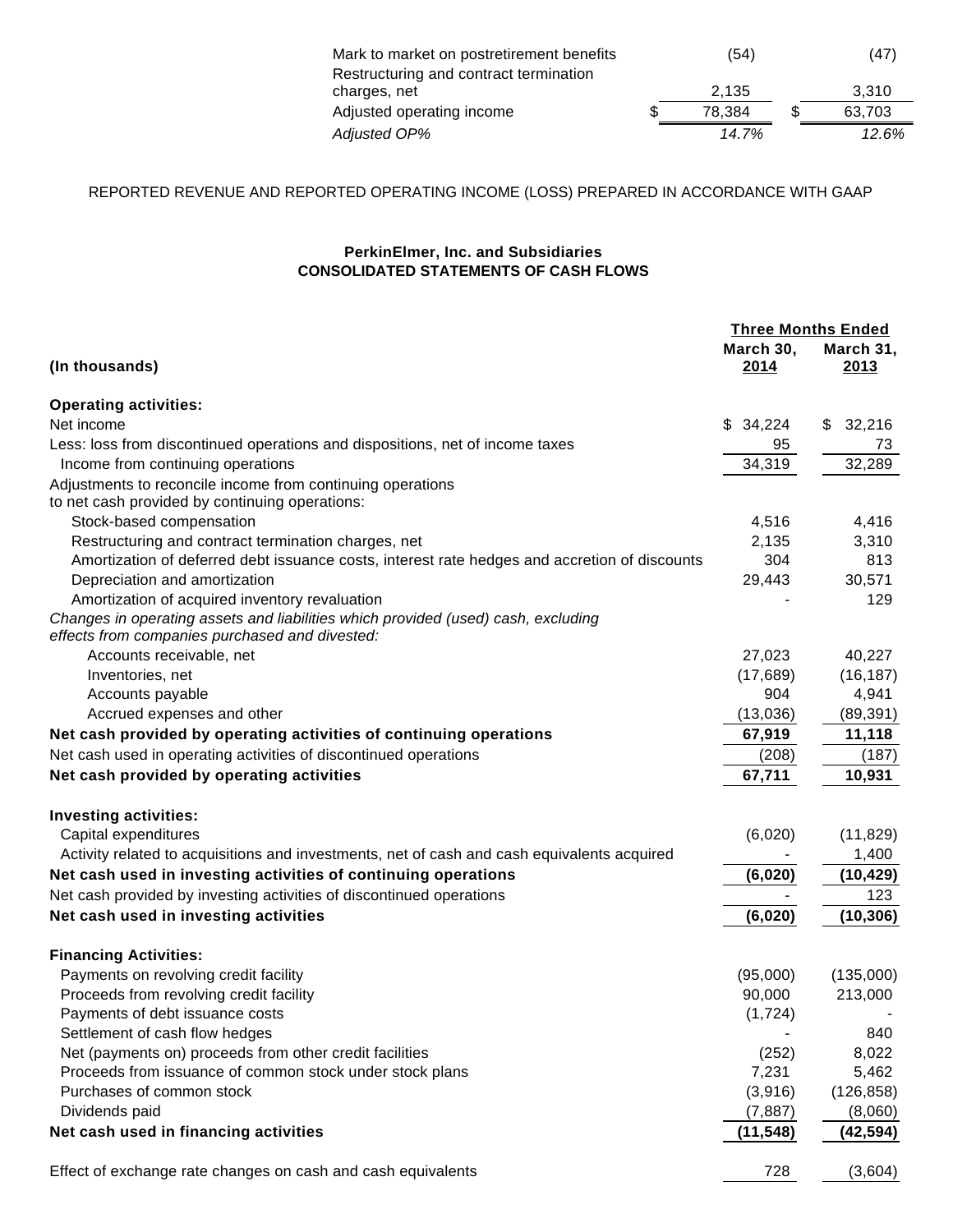| 50,871    | (45, 573) |
|-----------|-----------|
| 173,242   | 171,444   |
| 224,113 ( | \$125,871 |

## PREPARED IN ACCORDANCE WITH GAAP

## **PerkinElmer, Inc. and Subsidiaries CONSOLIDATED BALANCE SHEETS**

| (In thousands)                                 | March 30, 2014 |            | <b>December 29, 2013</b> |            |  |
|------------------------------------------------|----------------|------------|--------------------------|------------|--|
| Current assets:                                |                |            |                          |            |  |
| Cash and cash equivalents                      | \$             | 224,113    | \$                       | 173,242    |  |
| Accounts receivable, net                       |                | 442,976    |                          | 470,028    |  |
| Inventories, net                               |                | 279,031    |                          | 261,036    |  |
| Other current assets                           |                | 151,462    |                          | 140,532    |  |
| <b>Total current assets</b>                    |                | 1,097,582  |                          | 1,044,838  |  |
| Property, plant and equipment, net:            |                |            |                          |            |  |
| At cost                                        |                | 507,465    |                          | 504,184    |  |
| Accumulated depreciation                       |                | (324, 797) |                          | (318, 811) |  |
| Property, plant and equipment, net             |                | 182,668    |                          | 185,373    |  |
| Marketable securities and investments          |                | 1,300      |                          | 1,319      |  |
| Intangible assets, net                         |                | 437,882    |                          | 460,430    |  |
| Goodwill                                       |                | 2,142,475  |                          | 2,143,120  |  |
| Other assets, net                              |                | 109,171    |                          | 111,632    |  |
| <b>Total assets</b>                            | \$             | 3,971,078  | \$                       | 3,946,712  |  |
| <b>Current liabilities:</b>                    |                |            |                          |            |  |
| Short-term debt                                | \$             | 2,626      | \$                       | 2,624      |  |
| Accounts payable                               |                | 168,039    |                          | 167,196    |  |
| Short-term accrued restructuring               |                | 19,410     |                          | 26,374     |  |
| Accrued expenses and other current liabilities |                | 412,962    |                          | 404,064    |  |
| Current liabilities of discontinued operations |                | 2,425      |                          | 2,538      |  |
| <b>Total current liabilities</b>               |                | 605,462    |                          | 602,796    |  |
| Long-term debt                                 |                | 926,897    |                          | 932,104    |  |
| Long-term accrued restructuring                |                | 8,642      |                          | 9,161      |  |
| Long-term liabilities                          |                | 400,641    |                          | 408,164    |  |
| <b>Total liabilities</b>                       |                | 1,941,642  |                          | 1,952,225  |  |
| Total stockholders' equity                     |                | 2,029,436  |                          | 1,994,487  |  |
| Total liabilities and stockholders' equity     | \$             | 3,971,078  | \$                       | 3,946,712  |  |

#### PREPARED IN ACCORDANCE WITH GAAP

### **PerkinElmer, Inc. and Subsidiaries RECONCILIATION OF GAAP TO NON-GAAP FINANCIAL MEASURES**

## **(In millions, except per share data and percentages) PKI**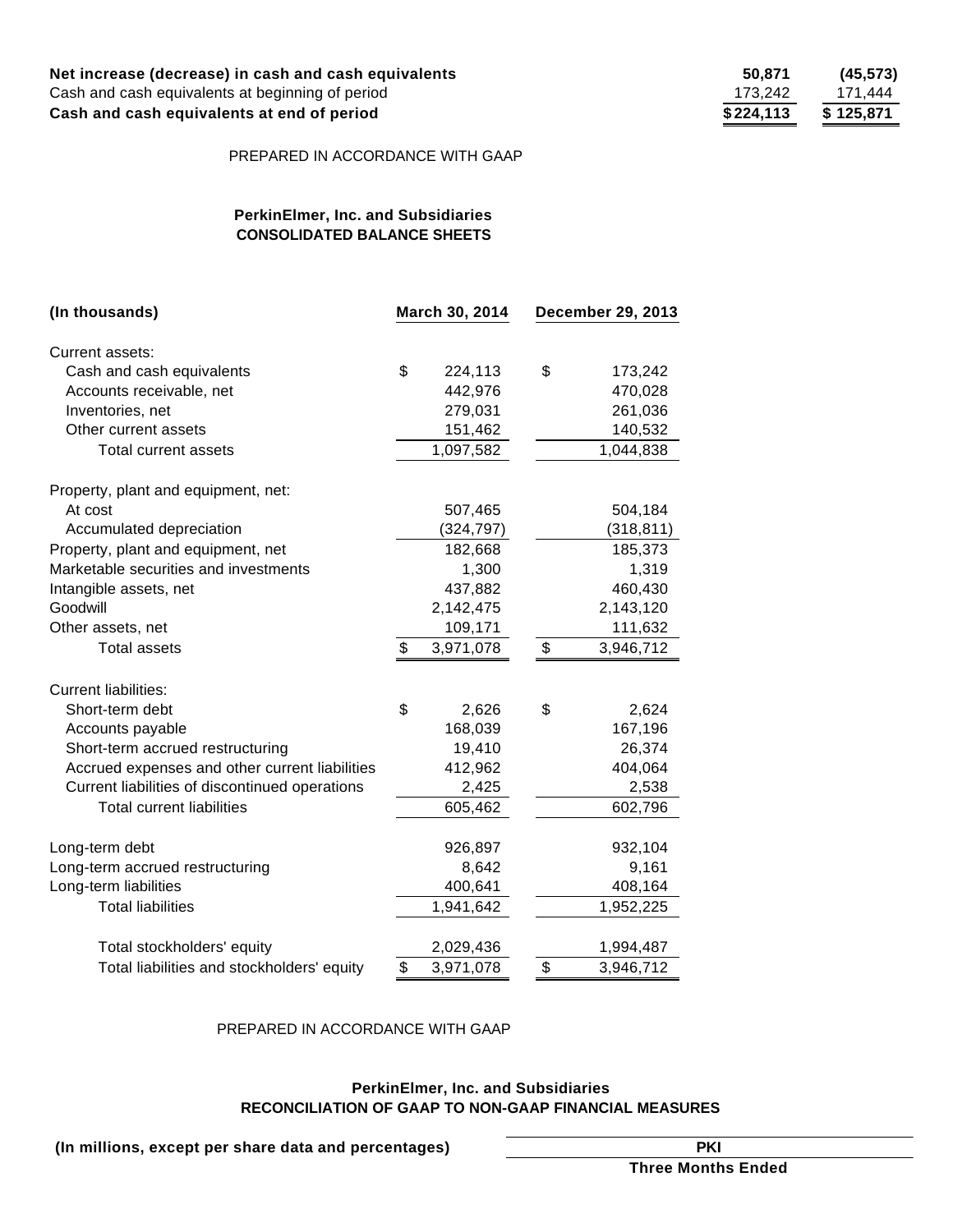|                                                                |                                           | March 30, 2014 |         |               | March 31, 2013            |         |
|----------------------------------------------------------------|-------------------------------------------|----------------|---------|---------------|---------------------------|---------|
| <b>Adjusted revenue:</b>                                       |                                           |                |         |               |                           |         |
| Revenue                                                        | \$                                        | 531.9          |         | \$            | 505.4                     |         |
| Purchase accounting adjustments                                |                                           | 1.5            |         |               | 1.9                       |         |
| Adjusted revenue                                               | \$                                        | 533.4          |         | \$            | 507.3                     |         |
| <b>Adjusted gross margin:</b>                                  |                                           |                |         |               |                           |         |
| Gross margin                                                   | \$                                        | 235.5          | 44.3%   | \$            | 224.9                     | 44.5%   |
| Amortization of intangible assets                              |                                           | 12.7           | 2.4%    |               | 12.9                      | 2.5%    |
| Purchase accounting adjustments                                |                                           | 1.5            | 0.3%    |               | 2.1                       | 0.4%    |
| Mark to market on postretirement benefits                      |                                           | (0.1)          | 0.0%    |               | (0.0)                     | 0.0%    |
| Adjusted gross margin                                          | \$                                        | 249.6          | 46.8%   | \$            | 239.8                     | 47.3%   |
| <b>Adjusted SG&amp;A:</b>                                      |                                           |                |         |               |                           |         |
| SG&A                                                           | \$                                        | 153.2          | 28.8%   | \$            | 151.5                     | 30.0%   |
| Amortization of intangible assets                              |                                           | (7.8)          | $-1.5%$ |               | (9.6)                     | $-1.9%$ |
| Purchase accounting adjustments                                |                                           | (0.1)          | 0.0%    |               | 0.1                       | 0.0%    |
| Acquisition-related costs                                      |                                           | (0.1)          | 0.0%    |               | (0.1)                     | 0.0%    |
| Significant litigation matter                                  |                                           | (3.2)          | $-0.6%$ |               |                           | 0.0%    |
| Adjusted SG&A                                                  | $\, \, \raisebox{12pt}{$\scriptstyle \$}$ | 142.0          | 26.6%   | \$            | 141.9                     | 28.0%   |
| <b>Adjusted R&amp;D:</b>                                       |                                           |                |         |               |                           |         |
| R&D                                                            | \$                                        | 29.4           | 5.5%    | $\frac{1}{2}$ | 34.2                      | 6.8%    |
| Amortization of intangible assets                              |                                           | (0.2)          | 0.0%    |               | (0.1)                     | 0.0%    |
| Adjusted R&D                                                   | $\, \, \raisebox{12pt}{$\scriptstyle \$}$ | 29.3           | 5.5%    | \$            | 34.1                      | 6.7%    |
|                                                                |                                           |                |         |               |                           |         |
| <b>Adjusted operating income:</b>                              |                                           | 50.7           | 9.5%    | \$            | 35.9                      | 7.1%    |
| Operating income<br>Amortization of intangible assets          | \$                                        | 20.7           | 3.9%    |               | 22.5                      | 4.4%    |
| Purchase accounting adjustments                                |                                           | 1.5            | 0.3%    |               | 2.0                       | 0.4%    |
| Acquisition-related costs                                      |                                           | 0.1            | 0.0%    |               | 0.1                       | 0.0%    |
| Significant litigation matter                                  |                                           | 3.2            | 0.6%    |               |                           | 0.0%    |
| Mark to market on postretirement benefits                      |                                           | (0.1)          | 0.0%    |               | (0.0)                     | 0.0%    |
| Restructuring and contract termination charges, net            |                                           | 2.1            | 0.4%    |               | 3.3                       | 0.7%    |
| Adjusted operating income                                      | \$                                        | 78.4           | 14.7%   | \$            | 63.7                      | 12.6%   |
|                                                                |                                           |                |         |               |                           |         |
|                                                                |                                           |                |         | <b>PKI</b>    | <b>Three Months Ended</b> |         |
|                                                                |                                           | March 30, 2014 |         |               | March 31, 2013            |         |
| <b>Adjusted EPS:</b>                                           |                                           |                |         |               |                           |         |
| <b>GAAP EPS</b>                                                | \$                                        | 0.30           |         | \$            | 0.28                      |         |
| Discontinued operations, net of income taxes                   |                                           | (0.00)         |         |               | (0.00)                    |         |
| GAAP EPS from continuing operations                            |                                           | 0.30           |         |               | 0.28                      |         |
| Amortization of intangible assets, net of income taxes         |                                           | 0.12           |         |               | 0.13                      |         |
| Purchase accounting adjustments, net of income taxes           |                                           | 0.01           |         |               | 0.01                      |         |
| Acquisition-related costs, net of income taxes                 |                                           | 0.00           |         |               | 0.00                      |         |
| Significant litigation matter, net of income taxes             |                                           | 0.02           |         |               |                           |         |
| Mark to market on postretirement benefits, net of income taxes |                                           | (0.00)         |         |               | (0.00)                    |         |
| Significant tax credits                                        |                                           |                |         |               | (0.08)                    |         |
| Restructuring and contract termination charges, net of income  |                                           |                |         |               |                           |         |
| taxes                                                          |                                           | 0.01           |         |               | 0.02                      |         |
| <b>Adjusted EPS</b>                                            | \$                                        | 0.46           |         | \$            | 0.36                      |         |
|                                                                |                                           |                |         | <b>PKI</b>    |                           |         |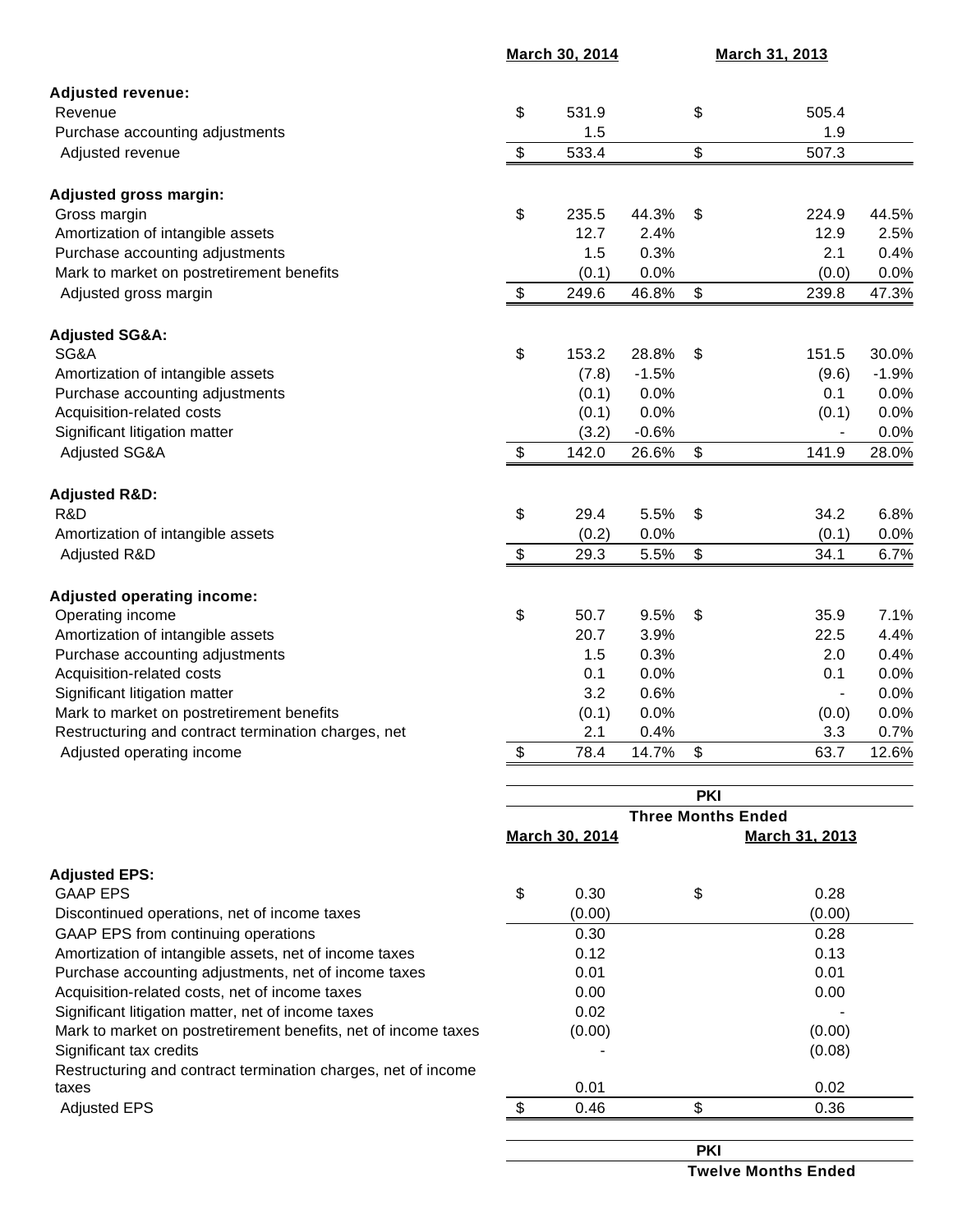|                                                                | <b>December 28, 2014</b><br>Projected |  |
|----------------------------------------------------------------|---------------------------------------|--|
| <b>Adjusted EPS:</b>                                           |                                       |  |
| GAAP EPS from continuing operations                            | \$<br>$1.91 - $1.95$                  |  |
| Amortization of intangible assets, net of income taxes         | 0.47                                  |  |
| Purchase accounting adjustments, net of income taxes           | 0.01                                  |  |
| Acquisition-related costs, net of income taxes                 | 0.00                                  |  |
| Significant litigation matter, net of income taxes             | 0.02                                  |  |
| Mark to market on postretirement benefits, net of income taxes | (0.00)                                |  |
| Restructuring and contract termination charges, net of income  |                                       |  |
| taxes                                                          | 0.01                                  |  |
| <b>Adjusted EPS</b>                                            | \$<br>$2.42 - $2.46$                  |  |

| March 30, 2014 |       |      | <b>Three Months Ended</b><br>March 31, 2013 |         |
|----------------|-------|------|---------------------------------------------|---------|
|                |       |      |                                             |         |
|                |       |      |                                             |         |
|                |       |      |                                             |         |
| 299.5          |       | \$   | 281.3                                       |         |
| 1.5            |       |      | 1.9                                         |         |
| 300.9          |       | \$   | 283.3                                       |         |
|                |       |      |                                             |         |
| 43.1           | 14.4% | - \$ | 25.0                                        | 8.9%    |
| 17.9           | 6.0%  |      | 20.0                                        | 7.1%    |
| 1.5            | 0.5%  |      | 2.0                                         | 0.7%    |
| 0.0            | 0.0%  |      | 0.0                                         | $0.0\%$ |
| 0.5            | 0.2%  |      | 3.2                                         | 1.2%    |
| 63.0           | 21.0% | \$   | 50.3                                        | 17.8%   |
|                |       |      |                                             |         |

|                                                     | <b>Environmental Health</b> |                           |       |      |                |         |  |
|-----------------------------------------------------|-----------------------------|---------------------------|-------|------|----------------|---------|--|
|                                                     |                             | <b>Three Months Ended</b> |       |      |                |         |  |
|                                                     |                             | March 30, 2014            |       |      | March 31, 2013 |         |  |
| Revenue:                                            |                             |                           |       |      |                |         |  |
| Revenue                                             | \$                          | 232.4                     |       | \$   | 224.0          |         |  |
| <b>Adjusted operating income:</b>                   |                             |                           |       |      |                |         |  |
| Operating income                                    | \$                          | 21.5                      | 9.3%  | - \$ | 20.7           | 9.3%    |  |
| Amortization of intangible assets                   |                             | 2.8                       | 1.2%  |      | 2.5            | $1.1\%$ |  |
| Acquisition-related costs                           |                             | 0.1                       | 0.0%  |      | 0.0            | $0.0\%$ |  |
| Restructuring and contract termination charges, net |                             | 1.6                       | 0.7%  |      | 0.1            | $0.0\%$ |  |
| Adjusted operating income                           | \$                          | 26.0                      | 11.2% | \$   | 23.3           | 10.4%   |  |

## **PerkinElmer, Inc. and Subsidiaries RECONCILIATION OF GAAP TO NON-GAAP FINANCIAL MEASURES**

|                                                                        | <b>PKI</b>                                         |
|------------------------------------------------------------------------|----------------------------------------------------|
|                                                                        | <b>Three Months Ended</b><br><b>March 30, 2014</b> |
| Organic revenue growth:                                                |                                                    |
| Reported revenue growth                                                | 5%                                                 |
| Less: effect of foreign exchange rates                                 | 0%                                                 |
| Less: effect of acquisitions including purchase accounting adjustments | 0%                                                 |
| Organic revenue growth                                                 | 5%                                                 |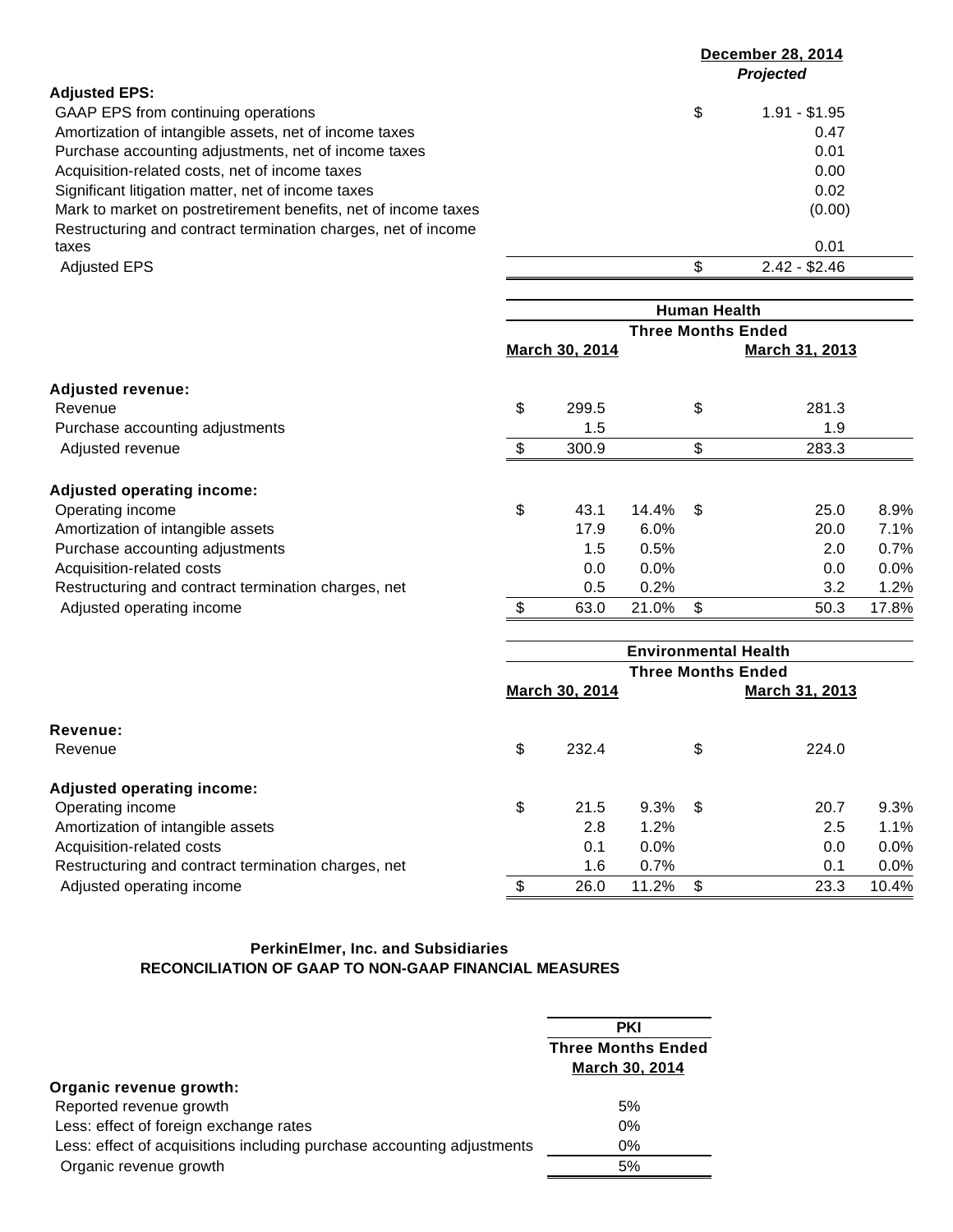|                                                                        | <b>Human Health</b>       |
|------------------------------------------------------------------------|---------------------------|
|                                                                        | <b>Three Months Ended</b> |
|                                                                        | March 30, 2014            |
| Organic revenue growth:                                                |                           |
| Reported revenue growth                                                | 6%                        |
| Less: effect of foreign exchange rates                                 | $0\%$                     |
| Less: effect of acquisitions including purchase accounting adjustments | $0\%$                     |
| Organic revenue growth                                                 | 6%                        |

|                                                                        | <b>Environmental Health</b><br><b>Three Months Ended</b><br><b>March 30, 2014</b> |
|------------------------------------------------------------------------|-----------------------------------------------------------------------------------|
| Organic revenue growth:                                                |                                                                                   |
| Reported revenue growth                                                | 4%                                                                                |
| Less: effect of foreign exchange rates                                 | $-1%$                                                                             |
| Less: effect of acquisitions including purchase accounting adjustments | $0\%$                                                                             |
| Organic revenue growth                                                 | 4%                                                                                |

### **Adjusted Revenue and Adjusted Revenue Growth**

We use the term "adjusted revenue" to refer to GAAP revenue, including estimated revenue from contracts acquired in various acquisitions that will not be fully recognized due to business combination accounting rules. We use the related term "adjusted revenue growth" to refer to the measure of comparing current period adjusted revenue with the corresponding period of the prior year. We believe that these non-GAAP measures, when taken together with our GAAP financial measures, allow us and our investors to better measure the performance of our investments in technology, to evaluate long-term performance trends and to assess our ability to invest in our business. Adjusted revenue growth also provides for easier comparisons of our performance with prior and future periods and relative comparisons to our peers. Our GAAP revenue for the periods subsequent to our acquisitions does not reflect the full amount of revenue on such contracts that would have otherwise been recorded by the acquired businesses. The non-GAAP adjustment is intended to reflect the full amount of such revenue. We believe our investors will use this adjustment as a measure of the ongoing performance of the acquired businesses because customers have historically entered into such contracts for renewed and/or developmental support, although there can be no assurance that customers will do so in the future.

#### **Organic Revenue and Organic Revenue Growth**

We use the term "organic revenue" to refer to GAAP revenue, excluding the effect of foreign currency translation and acquisitions, and including estimated revenue from contracts acquired in various acquisitions that will not be fully recognized due to business combination accounting rules. We use the related term "organic revenue growth" to refer to the measure of comparing current period organic revenue with the corresponding period of the prior year. We believe that these non-GAAP measures, when taken together with our GAAP financial measures, allow us and our investors to better measure the performance of our investments in technology, to evaluate long-term performance trends and to assess our ability to invest in our business. Organic revenue growth also provides for easier comparisons of our performance with prior and future periods and relative comparisons to our peers. We exclude the effect of foreign currency translation from these measures because foreign currency translation is subject to volatility and can obscure underlying trends. We exclude the effect of acquisitions because acquisition activity can vary dramatically between reporting periods and between us and our peers, which we believe makes comparisons of long-term performance trends difficult for management and investors, and could result in overstating or understating to our investors the performance of our operations. We include estimated revenue from contracts acquired with various acquisitions that will not be fully recognized due to business combination rules. Our GAAP revenue for the periods subsequent to our acquisitions does not reflect the full amount of revenue on such contracts that would have otherwise been recorded by the acquired businesses. The non-GAAP adjustment is intended to reflect the full amount of such revenue. We believe our investors will use this adjustment as a measure of the ongoing performance of the acquired businesses because customers have historically entered into such contracts for renewed and/or developmental support, although there can be no assurance that customers will do so in the future.

## **Adjusted Gross Margin and Adjusted Gross Margin Percentage**

We use the term "adjusted gross margin" to refer to GAAP gross margin, excluding amortization of intangible assets, inventory fair value adjustments related to business acquisitions, other costs related to business acquisitions, and including estimated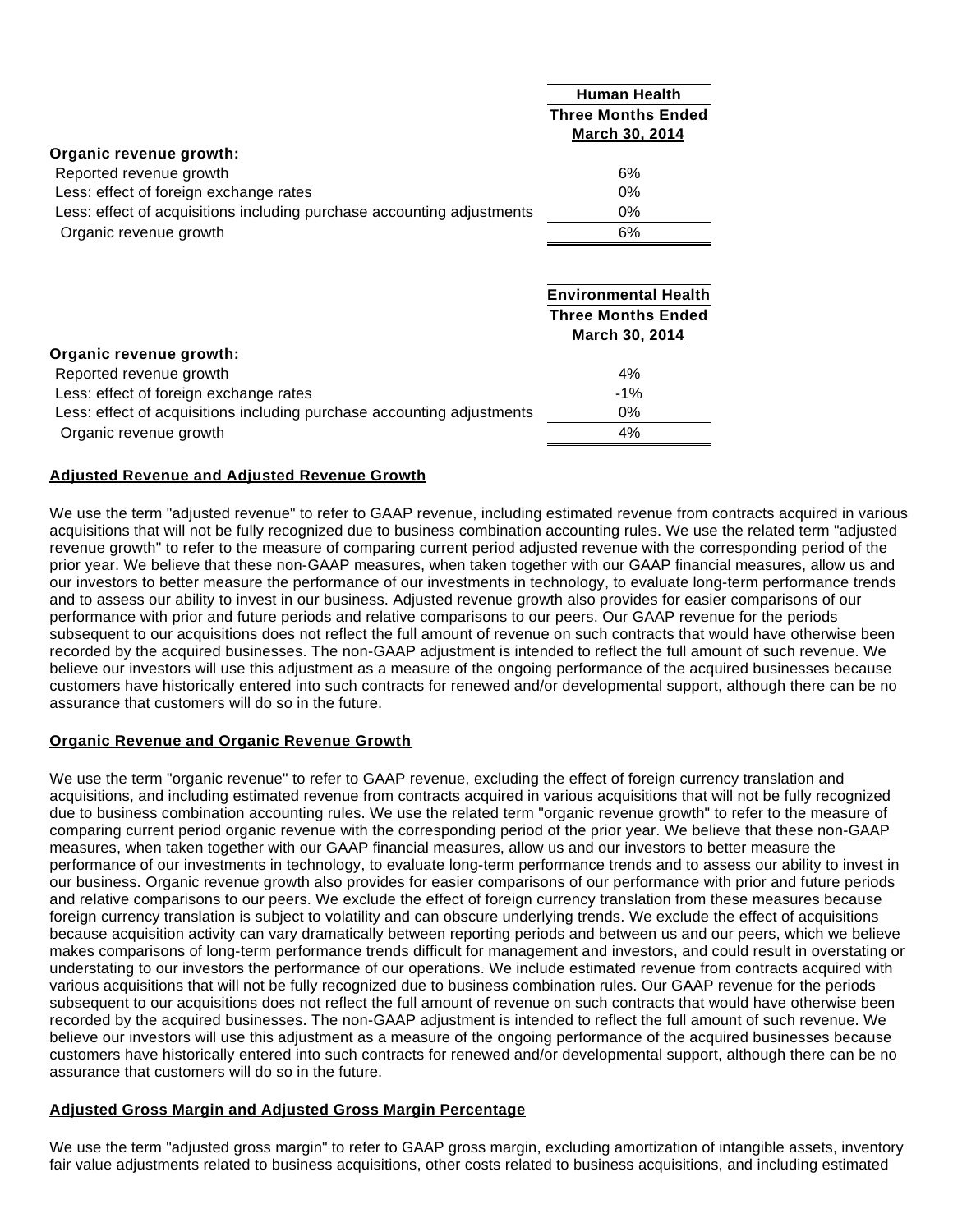revenue from contracts acquired in various acquisitions that will not be fully recognized due to business combination accounting rules. We also exclude adjustments for mark-to-market accounting on postretirement benefits, therefore only our projected costs have been used to calculate our non-GAAP measure. We use the related term "adjusted gross margin percentage" to refer to adjusted gross margin as a percentage of adjusted revenue. We believe that these non-GAAP measures, when taken together with our GAAP financial measures, allow us and our investors to better measure the performance of our investments in technology, to evaluate the long-term profitability trends and to assess our ability to invest in our business. We exclude amortization of intangible assets and adjustments for mark-to-market accounting on postretirement benefits from these measures because these charges do not represent what we believe our investors consider to be costs of producing our products and could distort the additional value generated over the cost of producing those products. In addition, inventory fair value adjustments related to business acquisitions and other costs related to business acquisitions are excluded because they only occur due to an acquisition and the potential subsequent repositioning of the business that could distort the performance measures of costs used in producing our products. We include estimated revenue from contracts acquired with various acquisitions that will not be fully recognized due to business combination rules. Our GAAP revenue for the periods subsequent to our acquisitions does not reflect the full amount of revenue on such contracts that would have otherwise been recorded by the acquired businesses. The non-GAAP adjustment is intended to reflect the full amount of such revenue. We believe our investors will use this adjustment as a measure of the ongoing performance of the acquired businesses because customers have historically entered into such contracts for renewed and/or developmental support, although there can be no assurance that customers will do so in the future.

# **Adjusted Selling, General and Administrative ("SG&A") Expense and Adjusted SG&A Percentage**

We use the term "adjusted SG&A expense" to refer to GAAP SG&A expense, excluding amortization of intangible assets, changes to the fair values assigned to contingent consideration, other costs related to business acquisitions, and a significant litigation matter. We use the related term "adjusted SG&A percentage" to refer to adjusted SG&A expense as a percentage of adjusted revenue. We believe that these non-GAAP measures, when taken together with our GAAP financial measures, allow us and our investors to better measure the cost of the internal operating structure, our ability to leverage that structure and the level of investment required to grow our business. We exclude amortization of intangible assets and a significant litigation matter from these measures because these charges do not represent what we believe our investors consider to be costs that support our internal operating structure and could distort the efficiencies of that structure. We exclude changes to the fair values assigned to contingent consideration and other costs related to business acquisitions because they only occur due to an acquisition and the potential subsequent repositioning of the business that could distort the performance measures of costs to support our internal operating structure.

# **Adjusted Research and Development ("R&D") Expense and Adjusted R&D Percentage**

We use the term "adjusted R&D expense" to refer to GAAP R&D expense, excluding amortization of intangible assets. We use the related term "adjusted R&D percentage" to refer to adjusted R&D expense as a percentage of adjusted revenue. We believe that these non-GAAP measures, when taken together with our GAAP financial measures, allow us and our investors to better understand and evaluate our internal technology investments. We exclude amortization of intangible assets from these measures because these charges do not represent what we believe our investors consider to be internal investments in R&D activities and could distort our R&D investment level.

## **Adjusted Operating Income, Adjusted Operating Profit Percentage, Adjusted Operating Profit Margin and Adjusted Operating Margin**

We use the term "adjusted operating income," to refer to GAAP operating income, excluding amortization of intangible assets, inventory fair value adjustments related to business acquisitions, changes to the fair values assigned to contingent consideration, other costs related to business acquisitions, a significant litigation matter, and restructuring and contract termination charges, and including estimated revenue from contracts acquired in various acquisitions that will not be fully recognized due to business combination accounting rules. We also exclude adjustments for mark-to-market accounting on postretirement benefits, therefore only our projected costs have been used to calculate our non-GAAP measure. Adjusted operating income is calculated by subtracting adjusted R&D expense and adjusted SG&A expense from adjusted gross margin. We use the related terms "adjusted operating profit percentage," "adjusted operating profit margin," or "adjusted operating margin" to refer to adjusted operating income as a percentage of adjusted revenue. We believe that these non-GAAP measures, when taken together with our GAAP financial measures, allow us and our investors to analyze the costs of the different components of producing and selling our products, to better measure the performance of our internal investments in technology and to evaluate the long-term profitability trends of our core operations. Adjusted operating income also provides for easier comparisons of our performance and profitability with prior and future periods and relative comparisons to our peers. We believe our investors do not consider the items that we exclude from adjusted operating income to be costs of producing our products, investments in technology and production or costs to support our internal operating structure, and so we present this non-GAAP measure to avoid overstating or understating to our investors the performance of our operations. We exclude restructuring and contract termination charges because they tend to occur due to an acquisition, divestiture, repositioning of the business or other unusual event that could distort the performance measures of our internal investments and costs to support our internal operating structure. We include estimated revenue from contracts acquired with various acquisitions that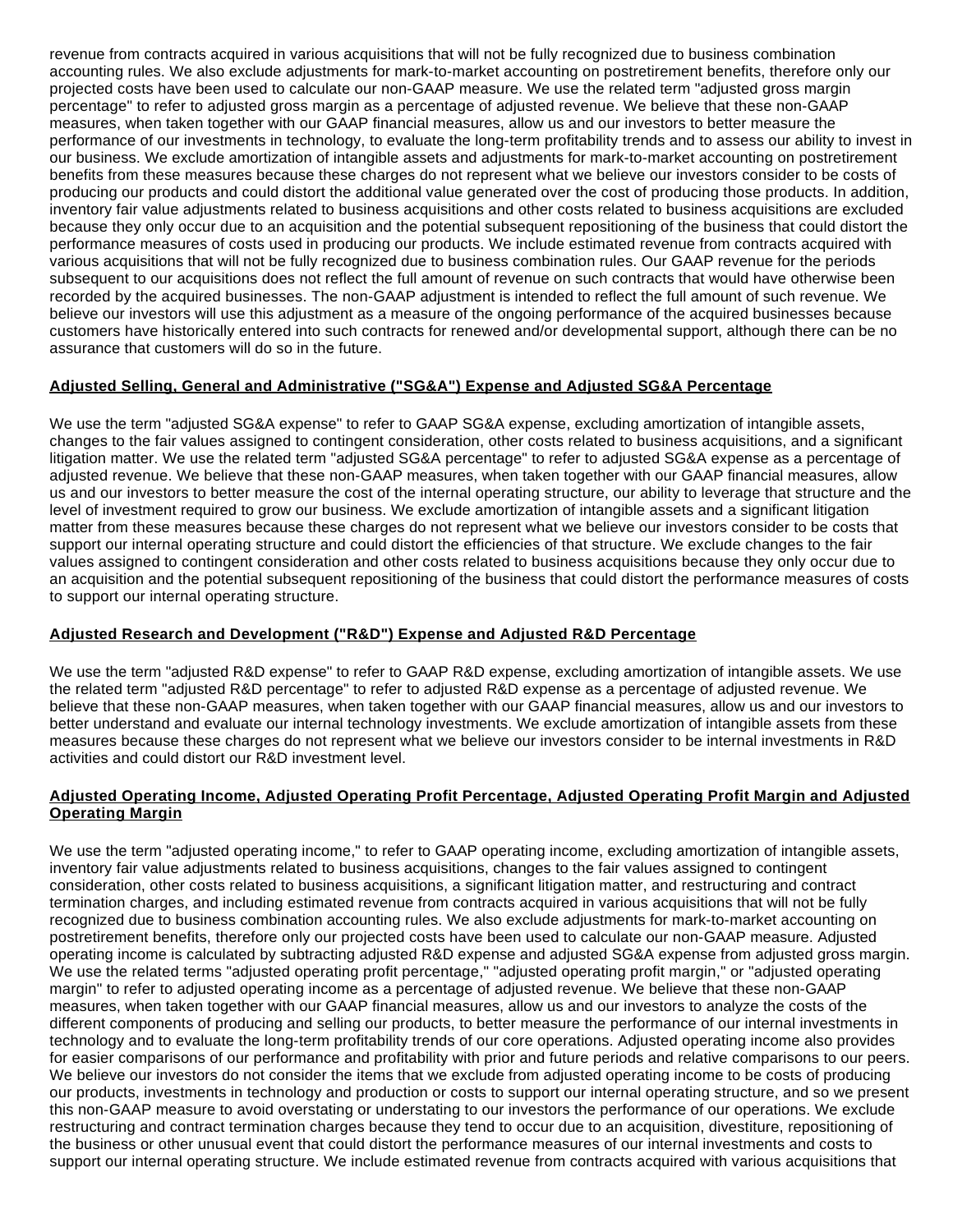will not be fully recognized due to business combination rules. Our GAAP revenue for the periods subsequent to our acquisitions does not reflect the full amount of revenue on such contracts that would have otherwise been recorded by the acquired businesses. The non-GAAP adjustment is intended to reflect the full amount of such revenue. We believe our investors will use this adjustment as a measure of the ongoing performance of the acquired businesses because customers have historically entered into such contracts for renewed and/or developmental support, although there can be no assurance that customers will do so in the future.

### **Adjusted Earnings Per Share**

We use the term "adjusted earnings per share," or "adjusted EPS," to refer to GAAP earnings per share, excluding discontinued operations, amortization of intangible assets, inventory fair value adjustments related to business acquisitions, changes to the fair values assigned to contingent consideration, other costs related to business acquisitions, a significant litigation matter, restructuring and contract termination charges, and significant tax credits, and including estimated revenue from contracts acquired in various acquisitions that will not be fully recognized due to business combination accounting rules. We also exclude adjustments for mark-to-market accounting on postretirement benefits, therefore only our projected costs have been used to calculate our non-GAAP measure. Adjusted earnings per share is calculated by subtracting the items above included in adjusted gross margin, adjusted R&D expense, adjusted SG&A expense, restructuring and contract termination charges, the provision for taxes related to these items, and significant tax credits from GAAP earnings per share. We believe that this non-GAAP measure, when taken together with our GAAP financial measures, allows us and our investors to analyze the costs of producing and selling our products and the performance of our internal investments in technology and our internal operating structure, to evaluate the long-term profitability trends of our core operations and to calculate the underlying value of the core business on a dilutive share basis, which is a key measure of the value of the Company used by our management and we believe used by investors as well. Adjusted earnings per share also facilitates the overall analysis of the value of the Company and the core measure of the success of our operating business model as compared to prior and future periods and relative comparisons to our peers. We exclude discontinued operations, amortization of intangible assets, inventory fair value adjustments related to business acquisitions, changes to the fair values assigned to contingent consideration, other costs related to business acquisitions, adjustments for mark-to-market accounting on postretirement benefits, a significant litigation matter, restructuring and contract termination charges, and significant tax credits, as these items do not represent what we believe our investors consider to be costs of producing our products, investments in technology and production, and costs to support our internal operating structure, which could result in overstating or understating to our investors the performance of our operations. We include estimated revenue from contracts acquired with various acquisitions that will not be fully recognized due to business combination rules. Our GAAP revenue for the periods subsequent to our acquisitions does not reflect the full amount of revenue on such contracts that would have otherwise been recorded by the acquired businesses. The non-GAAP adjustment is intended to reflect the full amount of such revenue. We believe our investors will use this adjustment as a measure of the ongoing performance of the acquired businesses because customers have historically entered into such contracts for renewed and/or developmental support, although there can be no assurance that customers will do so in the future.

The first quarter tax effect on adjusted EPS for (i) discontinued operations was an expense of \$0.00 in 2014 and a benefit of \$0.00 in 2013, (ii) amortization of intangible assets was an expense of \$0.06 in 2014 and an expense of \$0.07 in 2013, (iii) a significant litigation matter was an expense of \$0.01 in 2014, (iv) restructuring and contract termination charges was an expense of \$0.01 in both 2014 and 2013, (v) significant tax credits was a benefit of \$0.08 in 2013, (vi) the estimated revenue from contracts acquired with various acquisitions that will not be fully recognized due to business combination accounting rules was an expense of \$0.00 in 2014 and an expense of \$0.01 in 2013. The first quarter tax effect on adjusted EPS for each of the remaining items (inventory fair value adjustments related to business acquisitions, changes to the fair values assigned to contingent consideration, other costs related to business acquisitions, and adjustments for mark-to-market accounting on postretirement benefits) was \$0.00 in both 2014 and 2013.

The tax effect for discontinued operations is calculated based on the authoritative guidance in the Financial Accounting Standards Board's Accounting Standards Codification 740, Income Taxes. The tax effect for amortization of intangible assets, inventory fair value adjustments related to business acquisitions, changes to the fair values assigned to contingent consideration, other costs related to business acquisitions, a significant litigation matter, adjustments for mark-to-market accounting on postretirement benefits, restructuring and contract termination charges, significant tax credits, and the estimated revenue from contracts acquired with various acquisitions is calculated based on operational results and applicable jurisdictional law, which contemplates tax rates currently in effect to determine our tax provision.

# # #

The non-GAAP financial measures described above are not meant to be considered superior to, or a substitute for, our financial statements prepared in accordance with GAAP. There are material limitations associated with non-GAAP financial measures because they exclude charges that have an effect on our reported results and, therefore, should not be relied upon as the sole financial measures to evaluate our financial results. Management compensates and believes that investors should compensate for these limitations by viewing the non-GAAP financial measures in conjunction with the GAAP financial measures. In addition, the non-GAAP financial measures included in this earnings announcement may be different from, and therefore